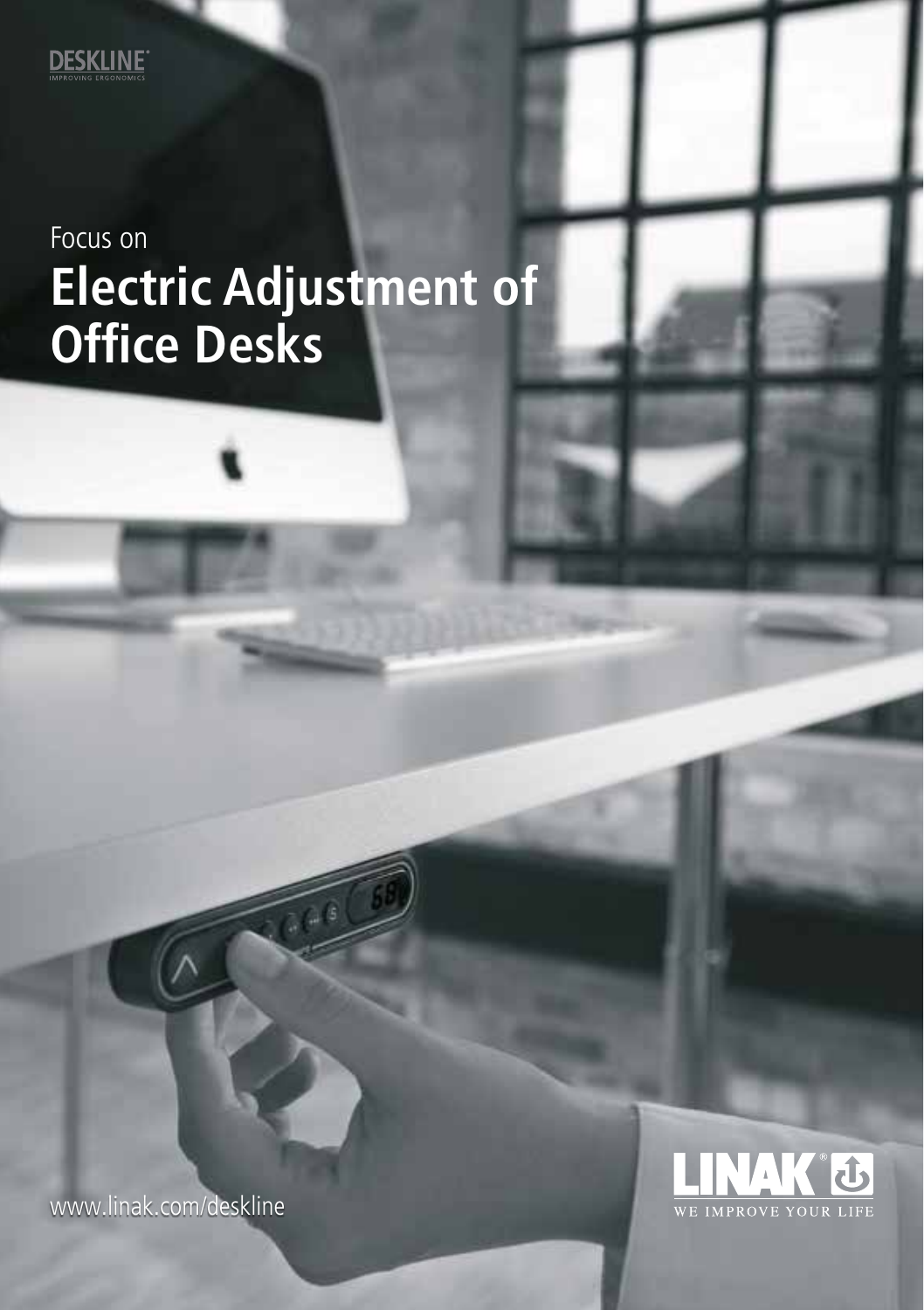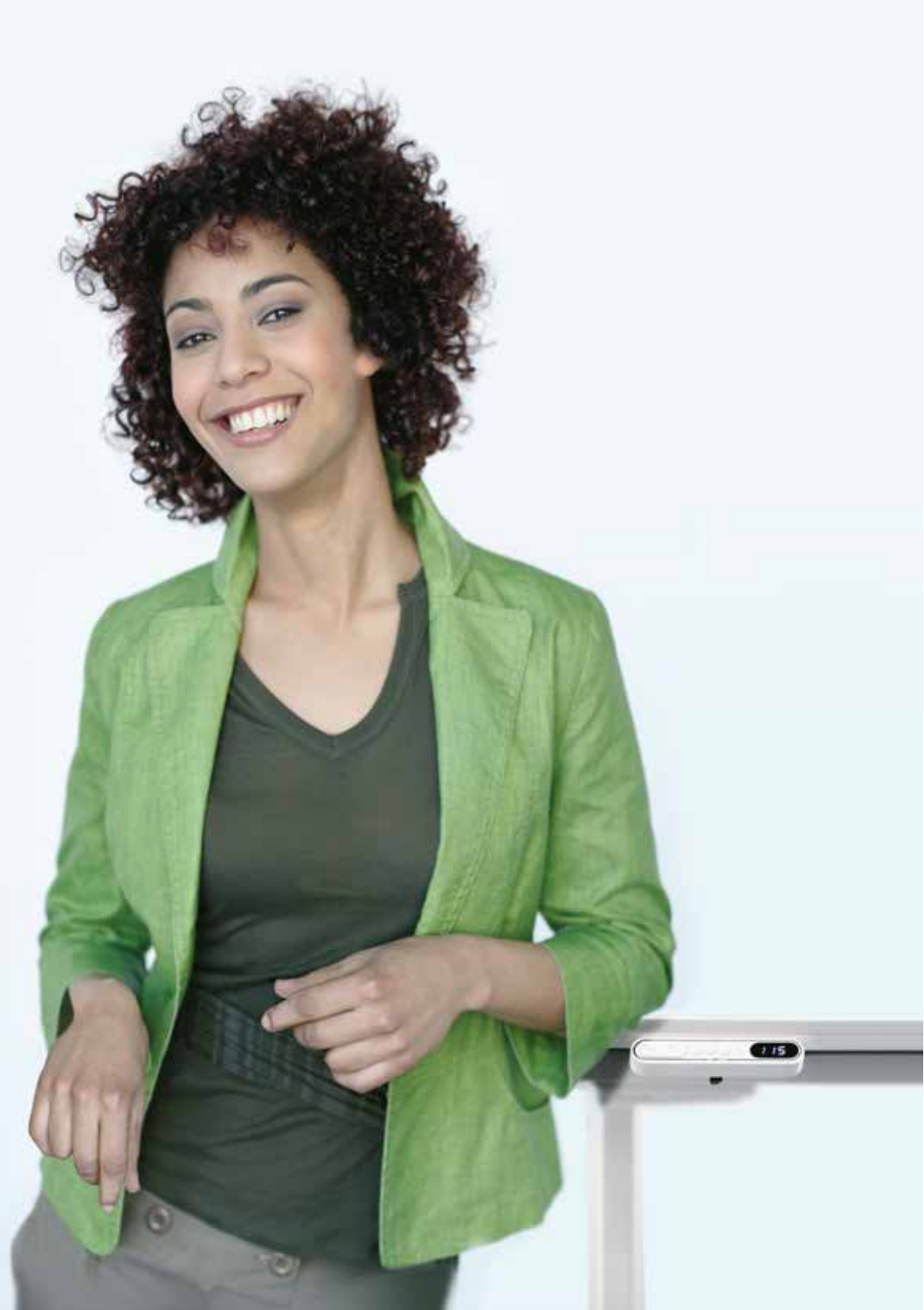# A Sit-Stand desk fits dynamic work styles

As work practices change and an increasing number of today's employees spend more and more time in the office, the makers of office desks face new challenges and opportunities. This puts focus on actuator systems for office desks. Not just as an occasional option, but as a standard feature to provide the flexibility required by modern dynamic work styles.

### **The new Way of Working is appearing**

progressively in various companies. It is a trend combining Technology, Environment and People resulting in positive effects like:

- Flexibility
- Productivity
- Job satisfaction
- Cost-saving (absenteeism, Real Estate savings)

Through its functionalities, an electric adjustable office desk fits perfectly into this new trend.

Moving is a part of life. And, it should not stop at the door of the office. LINAK® electric actuators allow workspaces to move with you at the simple touch of a button.

Human beings were made to move. Sitting at a desk for 6, 8 or maybe 10 hours a day cannot be good for us. There are many studies proving this to be true.



 $= 7.7$  hours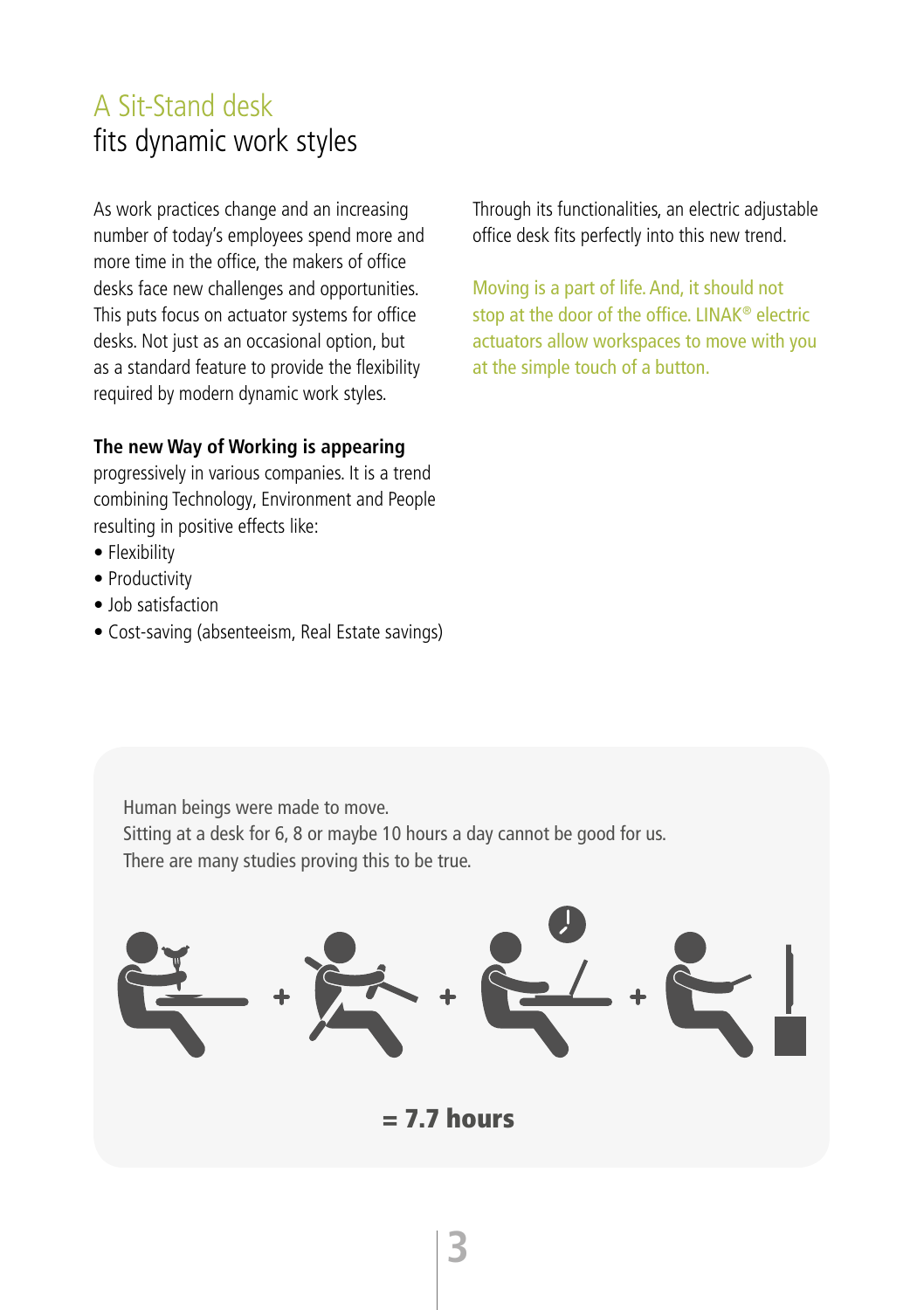# Consequences of Inactivity

- 30% of ischaemic heart diseases are caused by physical inactivity\*
- 27% of diabetes cases are caused by physical inactivity\*
- Causes fatigue in the back and neck muscles by slowing blood supply\*
- Breaking up your sitting with a short walk can lower your blood sugar level by about 30%\*
- Physical inactivity is the fourth leading risk factor for global mortality
- Only 5 % of all back pains begin with excessive demand, 95 % start through inactivity (Zentrum für Gesundheit, University Cologne)

\*Source: http://de.linak.de/1izi90z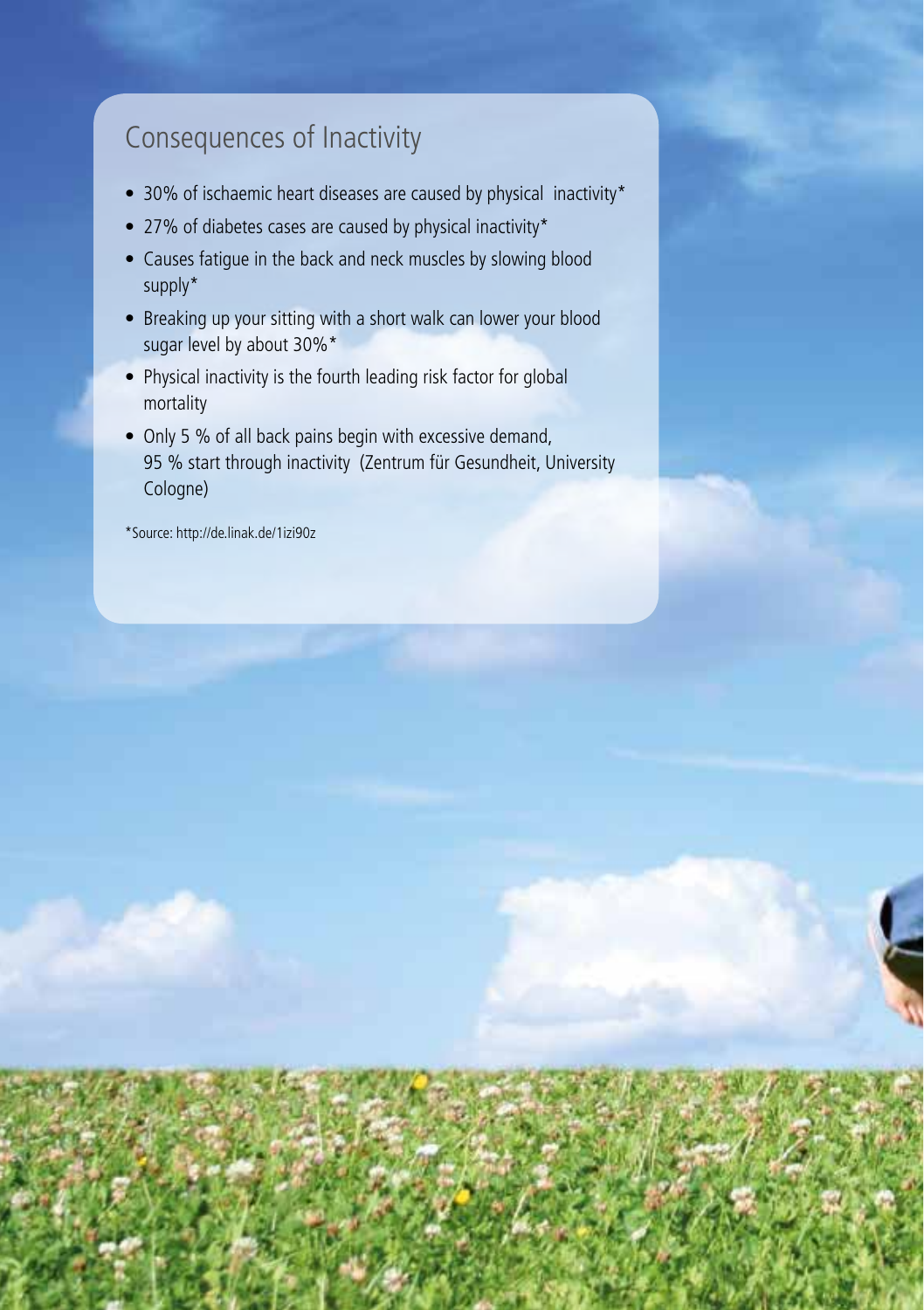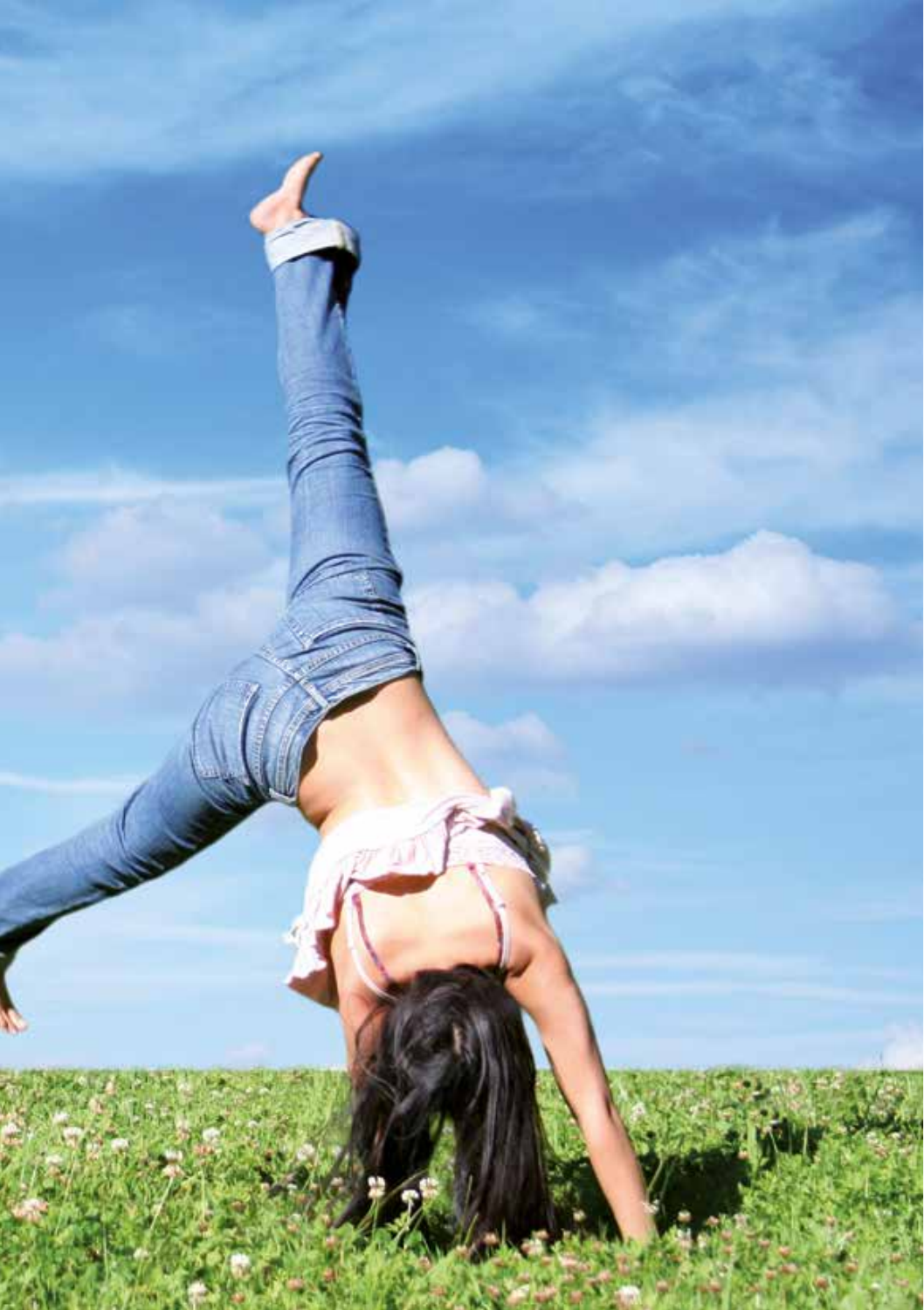## Increase your business - go electric

The trends and changes in the office desk industry are linked to the new way of working, where employers and employees are looking for electric height adjustable solutions.

It is evident to us that the market saturation of electric height adjustable office desks is increasing. Stay ahead of the game and extend your range of office desks with electric height adjustable desks.

**66**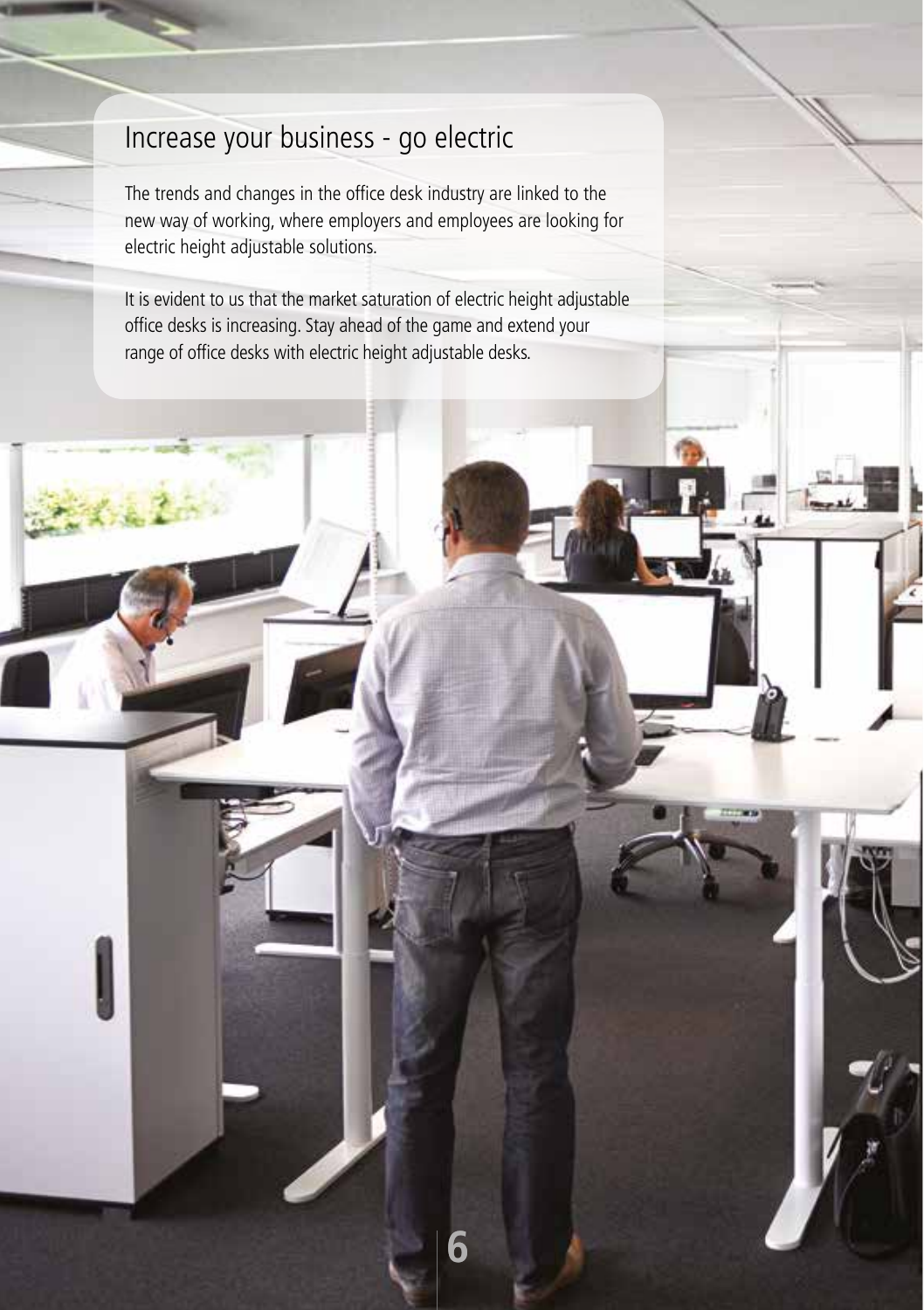# How to get started

LINAK believes that perfect height adjustable furniture and workstations is the result of a close cooperation with a free and open exchange of ideas between your designers and the DESKLINE® team of consultants and engineers.

### **With LINAK® you get access to:**

- in-depth know-how and quality solutions
- short development time due to access to guidelines and how to gain stability
- keep in line with official norms and standards

LINAK supplies the electric motor system and optionally the Kick & Click™ as the topframe. You supply the top frame, the tabletop and the feet.

For access to lists of local frame builders, please contact your local LINAK sales representative.

### **8 legs, but one frame**

With the wide DESKLINE product programme you get access to 8 standard columns with motor housings that all fit the same frame construction. Whether you prefer a rectangular or a round leg. standard turned or upside down, 2-part or 3-part legs, LINAK has the solution. This means it is very easy to create a new design without having to change the desk construction completely.

*A column with motor housing...* is a perfect choice if you wish a column that is easy to integrate in a top frame.



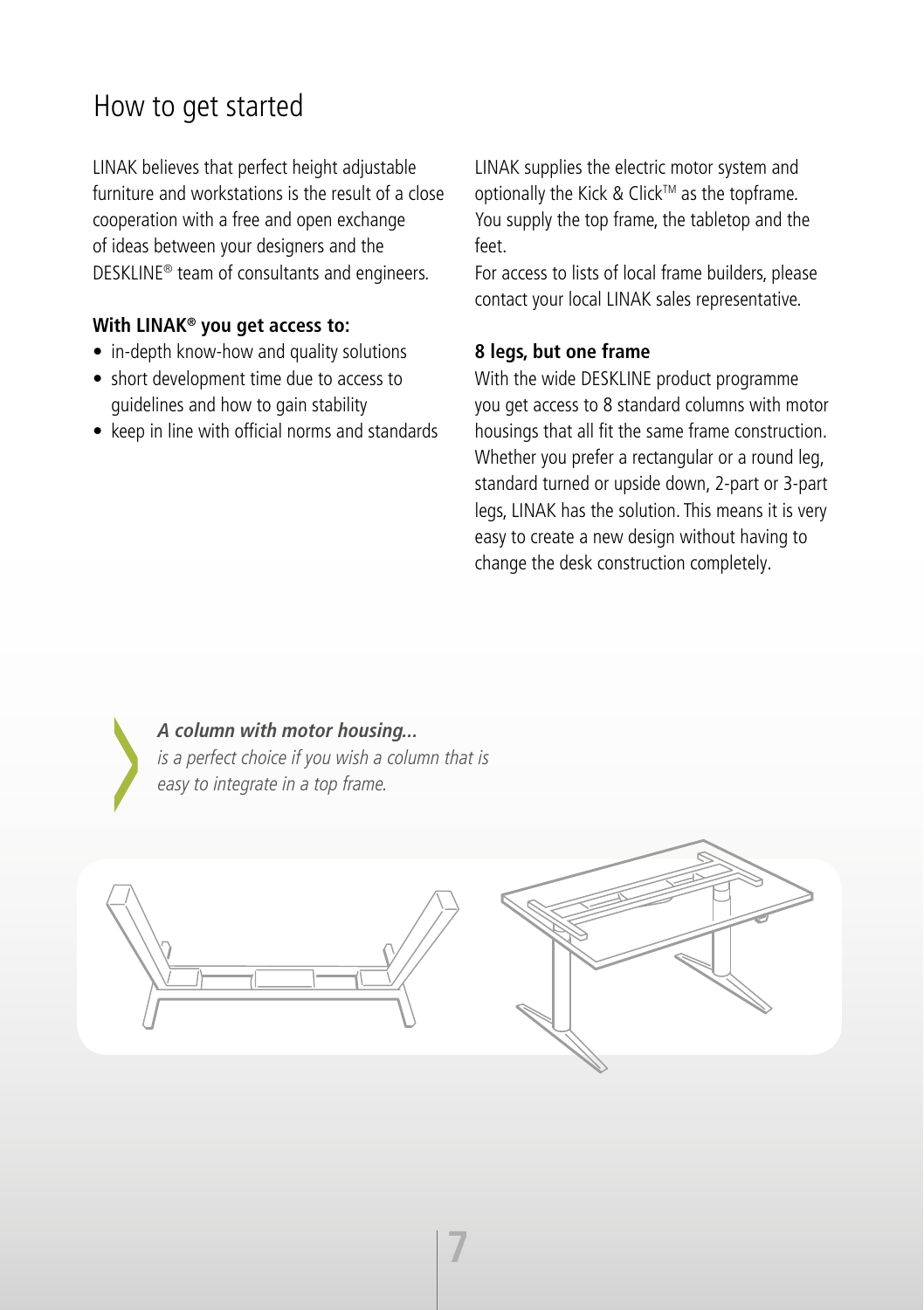# LINAK®, the clever move

LINAK DESKLINE provides **complete flexible actuator systems** for height adjustable desks, workstations and counters based on your needs and wishes.

We focus on easy **modular and reliable solutions** to fit your design both functionally and aesthetically.

At DESKLINE®, we **collaborate closely with our customers** to develop innovative new ergonomic adjustability for a number of workstations. The aim is to improve both the comfort of the end-user and the demand for your product.

This philosophy has earned LINAK DESKLINE a position as a **leading supplier** of **high-quality adjustment solutions** since we entered the office desk market in 1998. Today we enjoy a solid reputation everywhere as a dedicated partner and advisor with extensive insight into applications, regulations and the market in general.

LINAK DESKLINE is an individual, strategic business unit. We draw on LINAK subsidiaries and service organisations in all major markets to ensure **optimal service.**

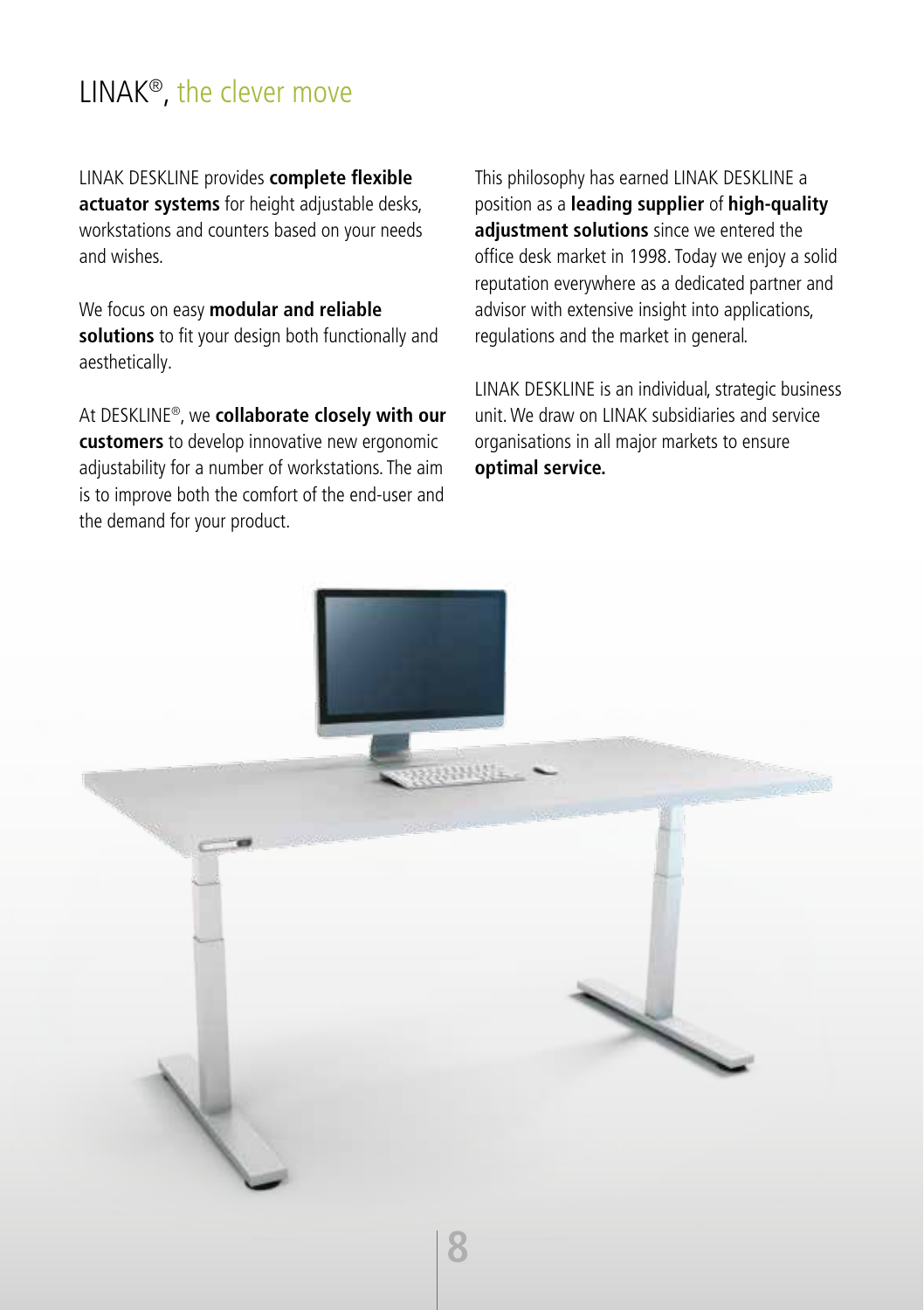#### **Plug and Play**

LINAK has the widest product programme on the market. We develop and provide solutions where all components work together. True systems where everything fits, it is simply Plug & Play. With our DESKLINE systems you can concentrate on design, stability and furniture aesthetics.



#### **PVC-free™**

LINAK has acknowledged that there are alternatives to materials containing PVC. For health reasons and for the sake of the environment the majority of DESKLINE systems are PVC-free as standard.

#### **ZERO™ technology**

The environment is increasingly on people's minds. LINAK uses ZERO technology to lower standby power consumption to just 0.1W. All DESKLINE control boxes have low standby power as standard.

#### **PIEZO™ anti-collision technology**

PIEZO is the name given to LINAK hardware based anti-collision technology. This feature prevents material damage to a desk if a collision with a solid object occurs. The PIEZO sensor is completely integrated in the column with no visible changes and no extra mounting. The PIEZO sensor is more sensitive and reacts faster than known software based systems.

#### **5 year warranty**

The LINAK quality is a combination of high quality components, semi-automatic production, competent and experienced personnel as well as rigorous testing. We believe in our products and we believe that quality matters. Therefore, DESKLINE products have a 5 year warranty on manufacturing defects. As a market standard, batteries have 12 months warranty.







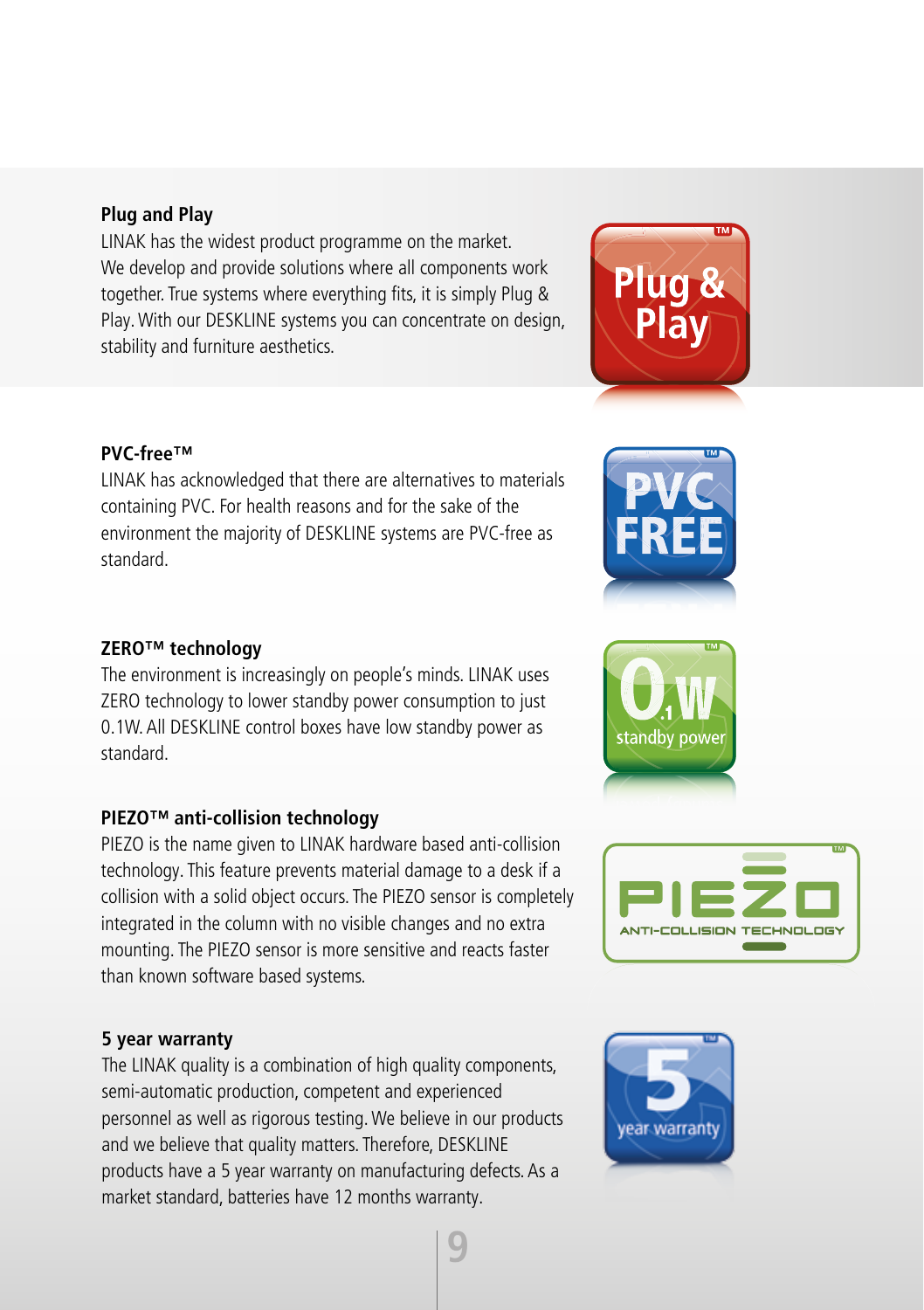# Motor housing systems

**Column DL5** Max thrust: 800 N Stroke length: 500 mm

**Column DL6** Max thrust: 800 N Stroke length: 650 mm

**Column DL8**

Max thrust: 800 N Stroke length: 500 mm **Column DL9** Max thrust: 800 N Stroke length: 650 mm



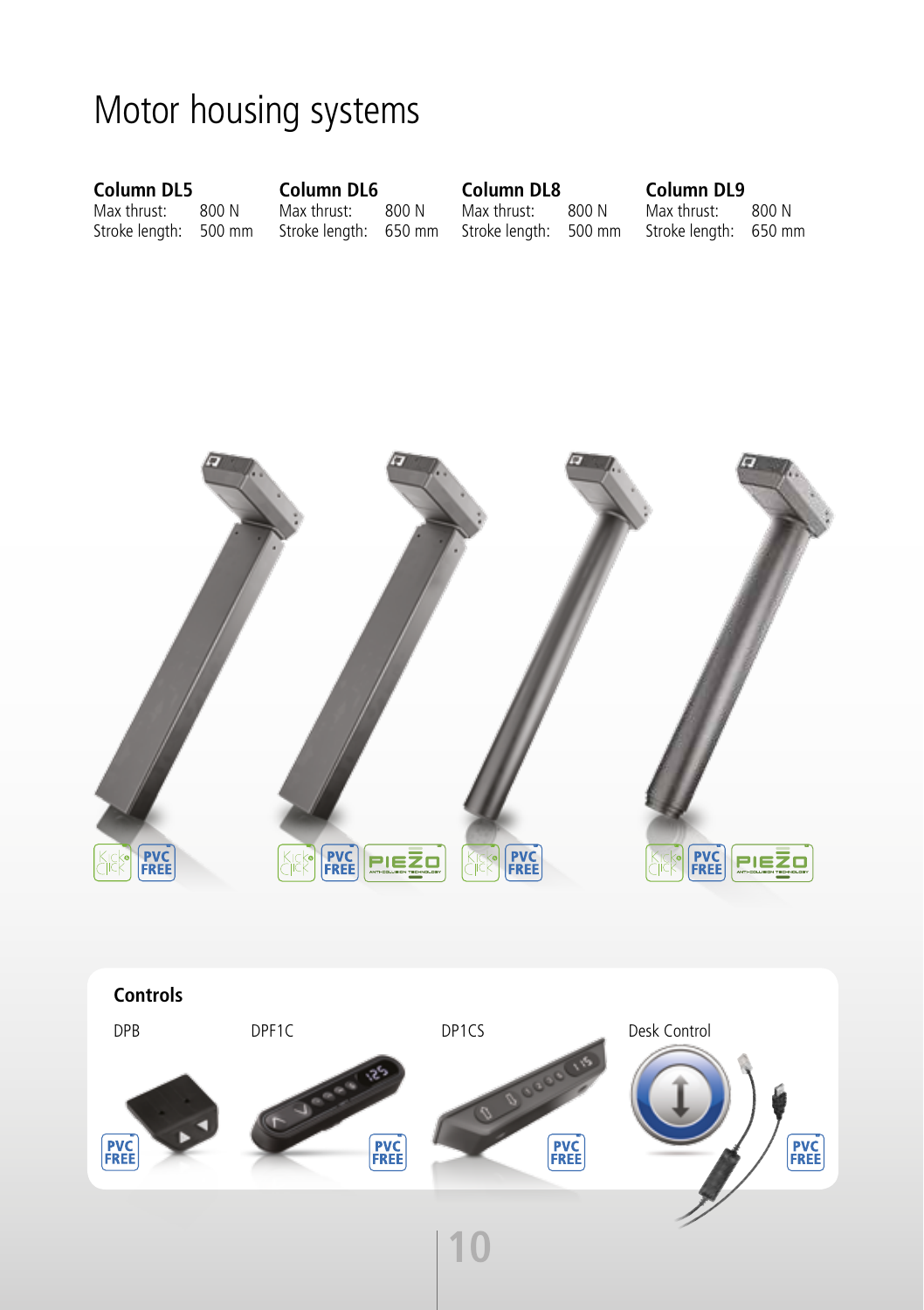**Column DL10**<br>Max thrust: 800 N Max thrust: Stroke length: 500 mm **Column DL11**<br>Load: 800 N Load: 800 N Stroke length: 650 mm

**Column DL15**<br>Max thrust: 800 N Max thrust: Stroke length: 500 mm **Column DL16**<br>Max thrust: 800 N Max thrust: Stroke length: 650 mm





**11**